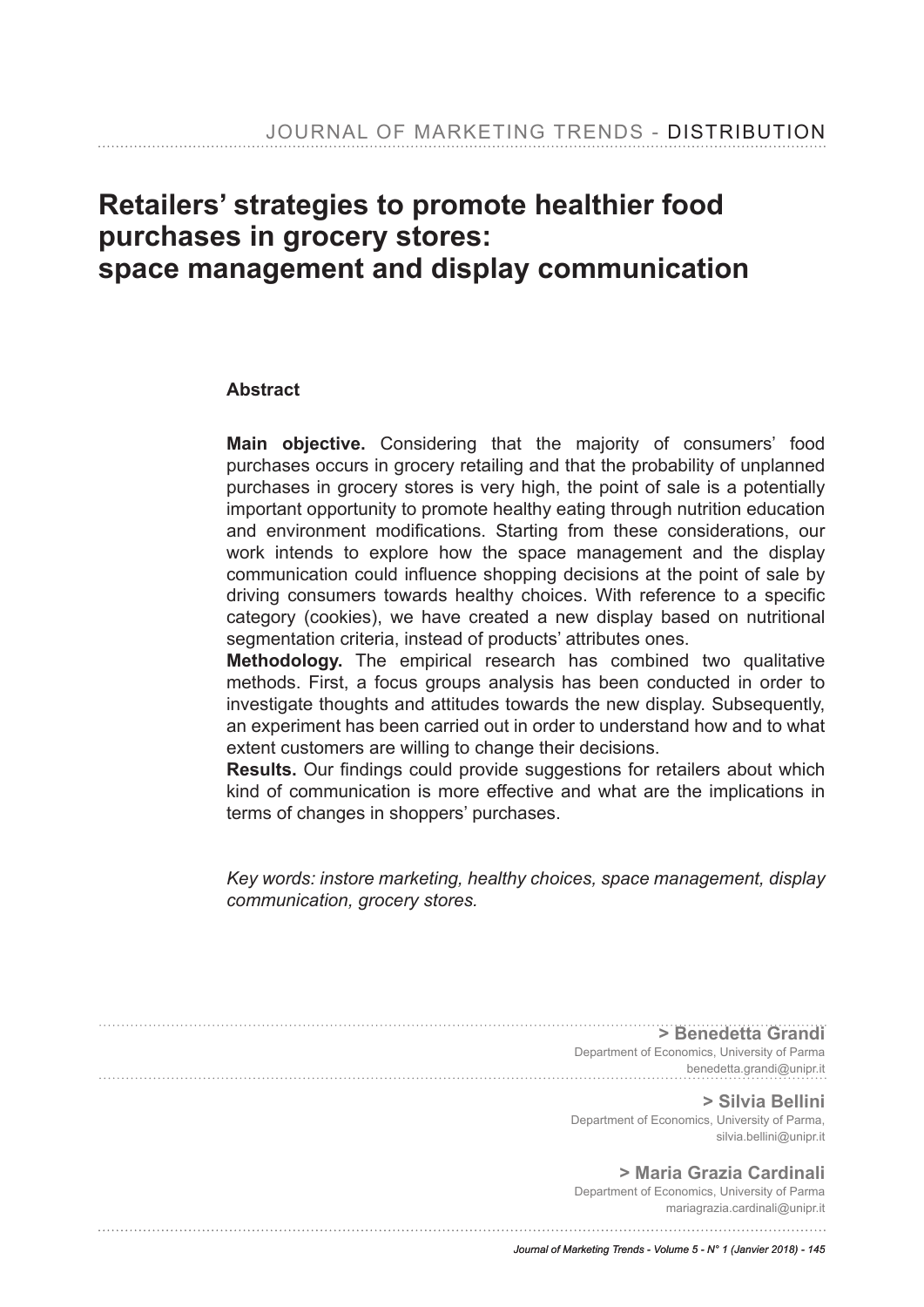### *Introduction*

Nutrition is one of the most critical topics of our time. Individuals are now aware that a proper nutrition is the most appropriate tool to prevent and manage physical dysfunctions such as high cholesterol, hypertension, diabetes and obesity. For this reason they are changing their approach to food, based on a greater focus on healthy diet.

According to recent research, in Italy consumers read carefully the nutritional information on products' labels (55 percent of the population) while the 65 percent of the population looks for products that contain healthful ingredients, such as fibers and natural contents (Nielsen, 2016).

Despite the will of preserve health, the percentage of diseases connected with food has increased over the last few years (Istat, 2016). Given that grocery stores account for over 48% of all food expenditures in the Italian market (MarketLine, 2015), retailers and manufacturers are considered one of the variables responsible for the spread of harmful eating habits. Based on the idea that it is possible to infuence shoppers' decisions inside the store (Inman, Winer & Ferraro, 2009), both retailers and manufacturers have invested resources in promoting higher margin products, giving greater importance to profit instead of health goals. In fact, the promotion of convenient and processed ready-to-eat foods have made the adoption and the maintenance of healthy behaviours difficult.

Considering the retailers' intermediary role, grocery stores are the right place where develop in store marketing strategies to prevent diseases related to unhealthy diets (Glanz et al., 2012). Only recently, retailers have begun to managing levers in order to help consumers choose healthy products. The interventions made so far, however, have been oriented to the "rational" mind and they have produced unsatisfactory results. In addition, they have focused only on the promotion of healthy food categories, such as fruit and vegetables. On the contrary, there are few studies about how to give value to the healthy products within packaged food categories. But the framework of the in store marketing levers suggests opportunities for encouraging and facilitating healthier food purchasing (Foster et al., 2014).Starting from these considerations, our work intends to find new ways to reach the long period purpose of driving consumers to buy and consume more healthy products inside the store. Specifically, we aim to identify new in store marketing strategies in order to help shoppers choose healthy products within packaged food categories.

To pursue this goal, the paper is organized as follows. First, a literature review about the importance of retailers in infuencing consumers' decisions and the interventions made so far is presented. Secondly, we propose a new in store marketing strategy which can drive shoppers' decisions towards healthier products. Then, we present the research questions, the methodology and the fndings. Finally, last sections are devoted to conclusion and managerial implications and limitations and future direction.

### *Theoretical framework*

Good nutrition is essential for health (Mhurchu et al., 2010). In fact, several studies have given evidences about the link between what we eat and our health (Doll & Peto, 1981; Ulbrcht & Southgate, 1991; Rimm et al., 1996; Povey et al., 1998). In literature, in particular, many contributions have defned the meaning of 'healthy' and 'unhealthy' eating. According to them, 'healthy products' refer to food high in fiber, vitamins, and fresh. On the contrary, 'unhealthy products' refer to products high in fat, sugar, additives and processed (Povey et al., 1998).

Grocery stores can be considered the primary locations for food purchases (Glanz et al., 2012) as they account for over 48%

*146 - ISSN 1961-7798 - © 2009, International Marketing Trends Conference*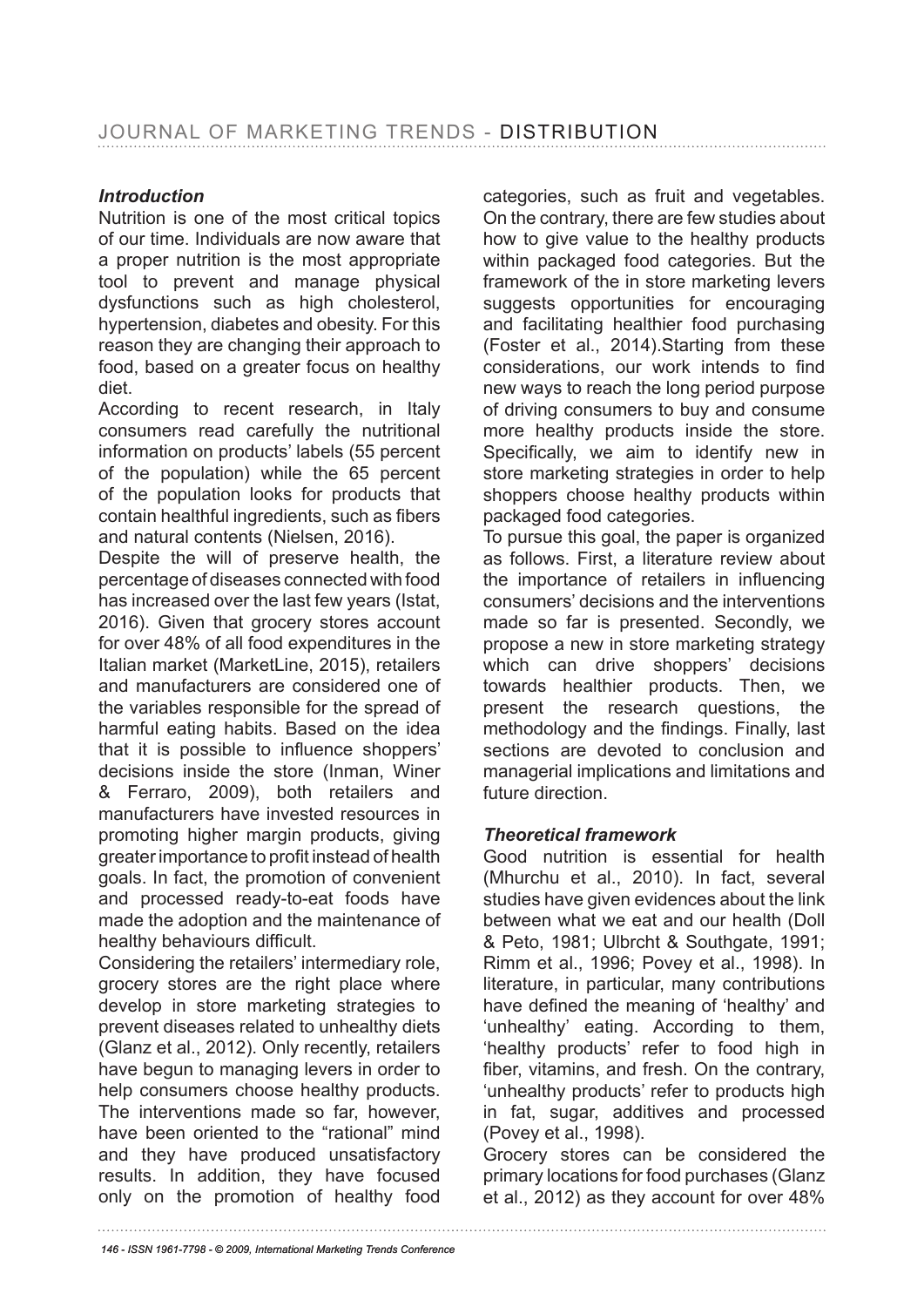of all food expenditures (MarketLine, 2015). Retailers and manufacturers, thus, are among the causes considered responsible for the diffusion of chronic diseases connected with diet (Lugli, 2015). Based on the idea that it is possible to infuence consumers' behavior inside the store and stimulate impulsive purchases towards profitable products (Hirshman & Holbrook, 1982; Bucklin & Lattin, 1991; Donovan et al., 1994; Beatty & Ferrel, 1998; Inman, Winer, & Ferraro, 2009; Bell et al., 2011), both retailers and manufactures have started to implement marketing strategies aimed to incentive the purchase of inexpensive, ready-to-eat and altered food (Cohen et al., 2016).

On one hand, retailers have adopted special in-store displays strategically positioned along the path to purchase (e.g. candy at the cash register); on the other hand, manufacturers have advertised and promoted low-nutrient foods in ways that encourage spur of the moment and emotion related purchases, by making the packaging of the products and the related messages more attractive (Cohen et al., 2016).

The abundance and the communication of these products have made the maintenance and the changes in dietary patterns very difficult (Anderson et al., 2000).

Considering the retailers' intermediary role, grocery stores are the right place where develop in store marketing strategies to prevent diseases related to unhealthy diets (Glanz et al., 2012).

Most of the literature about healthy behaviors is based on the Theory of Planned Behavior (Ajzen & Timko, 1986; Ajzen, 1991; Godin & Kok, 1997; Povey et al., 2000; Noar et al., 2007; Louis et al., 2009) which assumes that a high level of self-control is a prerequisite for making healthy food decisions (Hofmann, Friese, & Wiers, 2008; Schwarzer, 2008). Self-control can be defned as the ability to alter or override impulsive responses and regulate

thoughts and behavior (Vohs & Baumeister, 2004). Many researchers have found that high levels of self-control are related to several positive effects on health-related outcomes, while low self-control has been associated with adverse consequences such as consuming sugary and fatty foods (de Ridder et al., 2012; Tangney et al., 2004). This means that, when choosing products, shoppers plan the purchasing of healthy food, seen as something 'virtuous but not enjoyable' (Povey et al., 1998). For these reasons, the interventions made so far have tried to increase the level of selfcontrol by speaking to consumers' rational mind (Lugli, 2015). On one hand, retailers have focused on availability, which refers to accessibility of consumers products (Cohen et al., 2000; Paul & Rana, 2012) in the believe that the abundance availability of healthy food could provides a tacit message which implies that people need to have these product (Song et al., 2009). On the other hand, retailers have developed educational strategies, such as informative campaigns, nutrition education posters and pop-out flyers, explaining the benefit of a healthy diet.

However, it has been demonstrated that self-control relies on limited resources (Hagger, Wood, Stiff, & Chatzisarantis, 2010; Baumeister, 2000). Since our cognitive resources tend to get soon exhausted, the adoption and maintenance of right behaviors is quite difficult, as it is seen as something requiring continuous efforts and implying sacrifices. This means that the impact of the interventions made so far is limited (Foster et al., 2014).

Recently, some authors have started to highlight that whether food decisions will be healthy or unhealthy depends on environmental cues available in a situation (Hofmann et al., 2008; Salmon et al., 2013). This means that, if managed properly, in store marketing levers could encourage and facilitate healthier food purchasing (Foster et al., 2014).

*Journal of Marketing Trends - Volume 5 - N° 1 (Janvier 2018) - 147*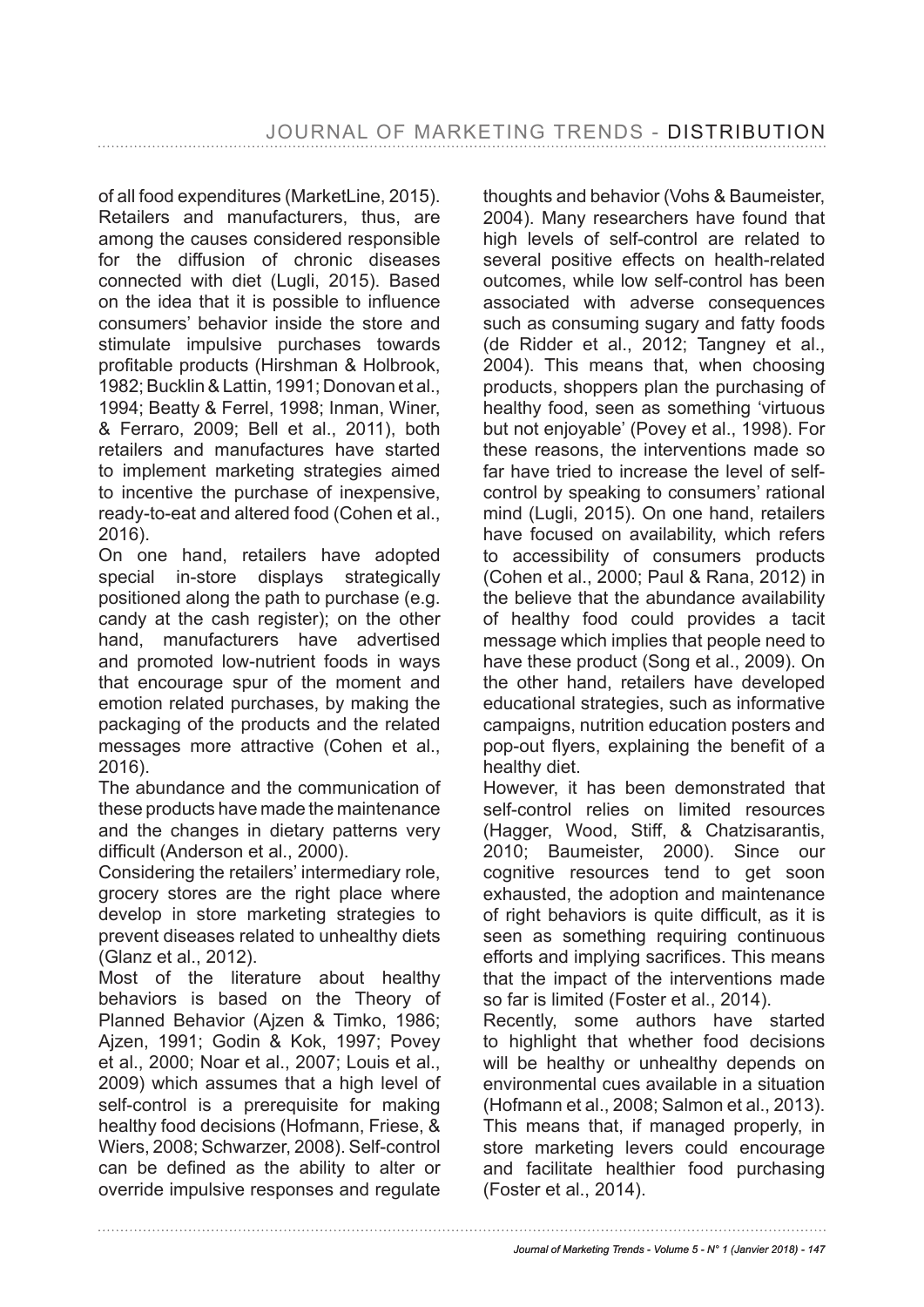Product placement and instore communication can be considered point of purchases innovative approaches. Some authors have stated that space arrangement, the amount of shelf-space, the prominence of location, such as at the end of an aisle, merchandising displays, department signage and shelf tags could infuence healthy purchase decisions (Curhan et al., 1974; Glanz et al., 2012). In particular, shelf labels and/or signage can display information about product' nutritional values and suggest the adequate quantity to consume (Glanz et al., 2004).

While there is a wide literature about the interventions made by retailers in promoting healthy food categories, such as fruit and vegetables (Ammermarman et al., 2002; Pollard et al., 2002; Glanz & Yaroch, 2004; Bogers et al., 2004; Farley et al., 2009; Payne & Niculescu, 2012;), there are few studies about how to give value to the healthy products within packaged food categories (Seymour et al., 2004).

Referring to packaged food, some researchers have tried to assign a shelf tag to each product of the categories selected by giving information processed by Nutrition Information System (Borgmeier et al., 2009). The Nutrition Information System is based on an algorithm which take into account several nutrition information (vitamins, minerals, fiber, whole grains, as well as saturated fat, trans-fat, added sodium and added sugars) and assign a scores to each product analyzed. Lower scores mean that the product has low nutritional values, while high scores mean that it has good nutritional values. Generally, the scores go from zero or one to three or fve, depending on the algorithm used. The main goal of this tool is to summarize all the nutrition information of the products and present them in an immediate and effective way. Many studies have, in fact, found that one of the main problem that discourages shopper from reading the nutritional labels is huge amount of information presented

and the absence of time available to do that (Kelly et al., 2009).

By looking at the results, some authors have found no significant changes in purchasing behavior after the implementation of the nutritional shelf tags (Achabal et al., 1987; Kristal et al., 1997; Muller, 1984; Soriano & Dozier, 1978; Cawley et al., 2014). Some others, otherwise, have found that the consumer health beneft of the nutrition rating system was to decrease sales of less nutritious foods rather than to increase sales of nutritious foods (Cawley et al., 2014). This means that shoppers didn't switch to buy nutritious versions of food in the same category, but they simply bought fewer items in that category. The only categories in which shoppers increased purchases of nutritious items were prepared foods, yoghurt, butter, cookies and crackers, dried fruit and nuts (Levy et al., 1985; Rodgers et al., 1994; Schucker et al., 1992; Curhan et al., 1974; Cawley et al., 2014).

One possible reason of this limited role of nutritional labels in promoting eating healthily is the great variety of food products offered by grocery retailers that make the comparison between products hard. Food products still remain exposed on shelves in ways that fail to help consumers easily find the healthier alternatives on the shelf.

Starting from these considerations, our work intends to find new ways to help consumers choosing healthier product among packaged food inside grocery stores. In particular, we have proposed a new display of a specific category (cookies) which segments the products based on nutritional values and show the shoppers the best alternatives by using different signs of communication. By leveraging shelf tag communication and space management in an innovative way, we believe that retailers could make shoppers' decisions easier during the shopping trip and encourage them toward the purchasing and the consumption of good food. These strategies could reach better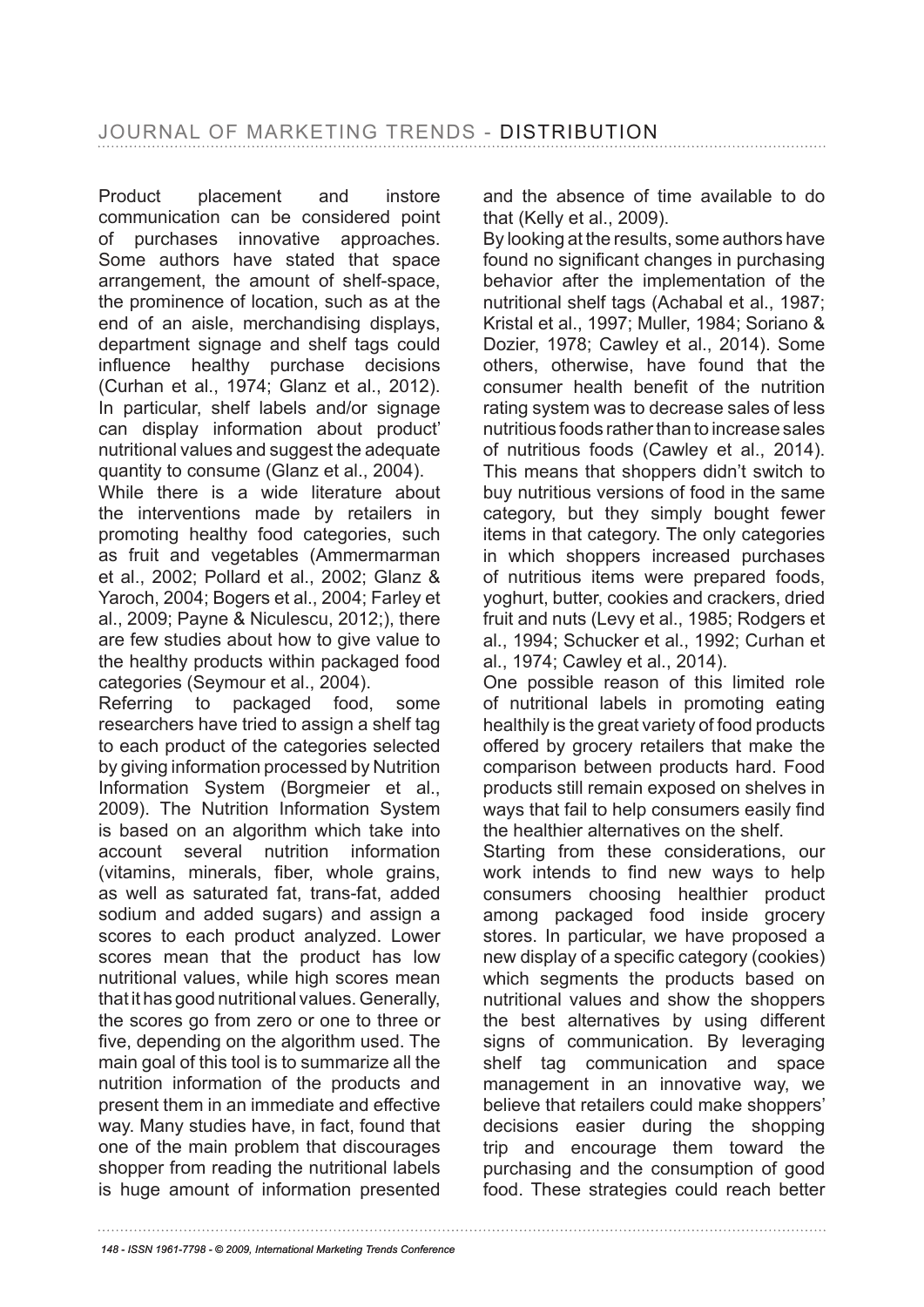results in terms of changing shopper habits for at least two reasons. First, both retailers and manufacturers have recognized that the store factors, and in particular merchandising and communication, are more important than any customer-level factor in infuencing purchase (Shankar & Muruganantham, 2013; Moha et al. 2013; Cohen et al., 2016). Second, previous studies have demonstrated that shoppers are interested in healthy issue and they are looking for shelf labels in order to identify healthy products inside the store (Glanz et al., 2012). While previous researches have focused on the nutritional values communication at a product level, we have implemented the nutritional communication at the category level and we have created a new display based on nutritional segmentation criteria.

### *Research questions*

The main goal of our research is to find new ways to help consumers choosing healthier product among packaged food inside grocery stores. Thorough the new display based on nutritional information, as described below, we intends to answer the following questions:

- *Q1. Which perceptions consumers have about the new display?*
- *Q2. Does the new display infuence consumers' willingness to buy healthier products?*
- *Q3. What type of communication is more effective in infuencing shoppers' purchases?*

In order to answer these research questions, we have adopted two qualitative methods. First, a focus groups analysis has been conducted and subsequently, an experiment has been carried out. During the focus groups, we have investigated consumers' thoughts and attitudes towards the new display (Q1). We have answered the second question (Q2) by using both methods. After discussing about the willingness to change habits, we have

measured the switch between segments by recreating the moment of the choice in a fictitious place. The experiment has allowed us also investigating which type of communication in more effective (Q3). In the next paragraphs, we present frstly the procedure followed for the construction of the new display. Then, we present the two studies and we illustrate, for each of them, the methodology used and the fndings obtained.

### *Procedure*

A leading Italian grocery chain gave us the possibility to access its data system (prices, sales, products' allocation and nutritional values information) about the cookies category referred to one single store, located in the north of the country. The choice of the cookie category was based on the positive outcomes about the efficacy of NIS in helping consumers purchasing healthier products (Cawley et al., 2016). Before starting the experiment, we visited the store in order to take note of the criteria of products' allocation on the shelf and we have found that the segmentation was based on product characteristics (pastry, filled biscuit and cookies) and brand (national brands and private labels).

Thanks to the Health Star Rating System, we have rated the overall nutritional profile of each packaged cookies displayed in the store. The algorithm used was developed by Food Standards Australia New Zealand and other technical and nutrition experts.

This rating is based on scores given to energy (KJ), risk nutrients (as saturated fat, sodium and sugars) and positive nutrients (in particular dietary fiber, protein and the proportion of fruit, vegetable, nut and legume content). The values considered by the algorithm are based on a consistent measure of 100g or 100mL of a product. This means that the star ratings of similar products can be compared at-a-glance. The total score obtained for each product has been translated into a number of star,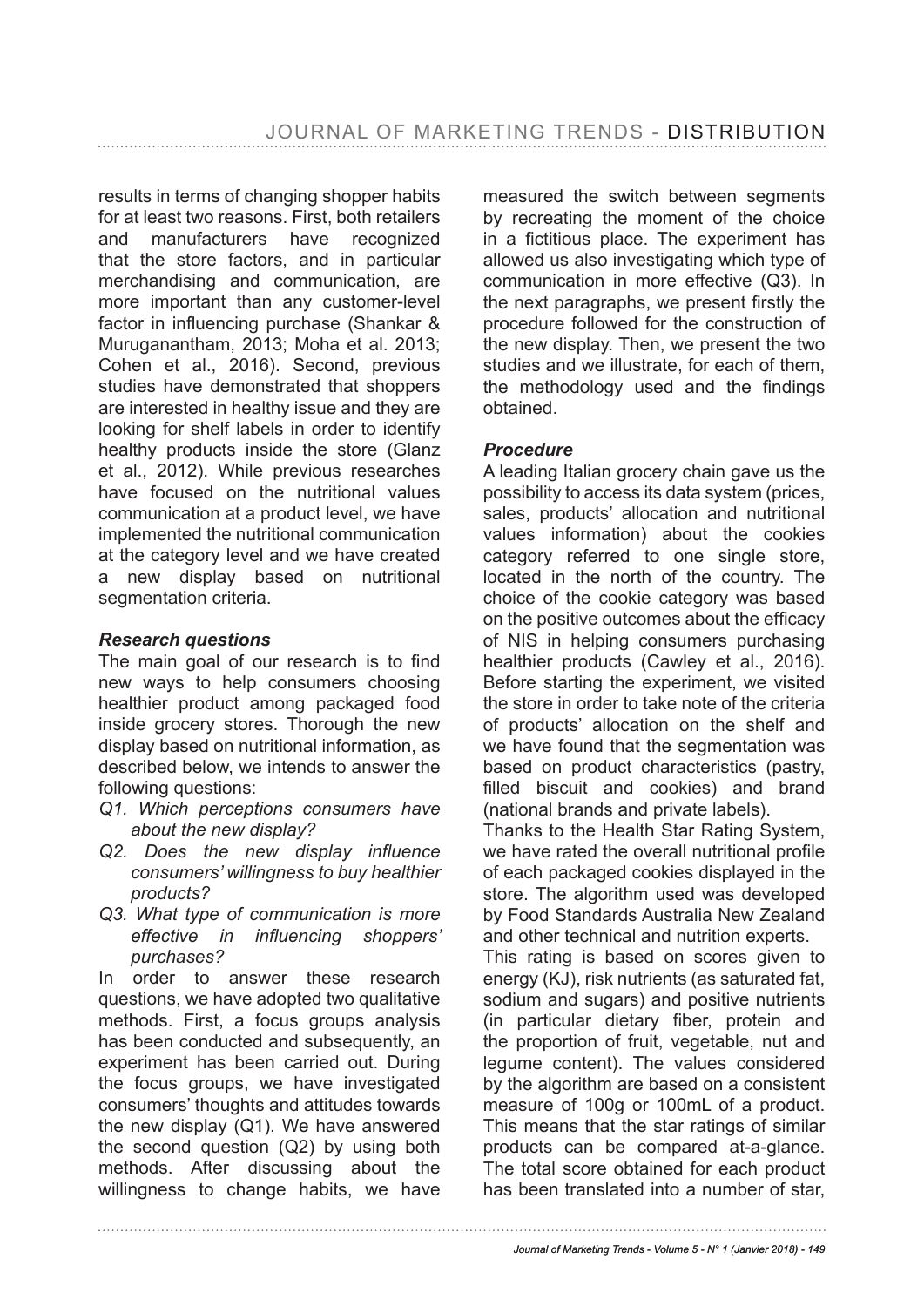whose range goes from  $\frac{1}{2}$  a star to 5 stars. The more stars, the healthier is the product. Because of space allocation logics, we have grouped the scores in four cluster. assigning a rating from 1 (scarce nutritional quality) to 4 (high nutritional quality). Each item has been assigned to a specific segment  $(4 = \text{very high nutritional quality})$  $3$  = high nutritional quality;  $2$  = medium nutritional quality; 1= scarce nutritional quality). Then, we have created a new cookies display composed by four vertical nutritional segments. During this procedure, we have rearranged the products already displayed in store and for each of them, we have tried to maintain the number of facings and the position on the shelf established by the retailer. The nutritional segments have been ordered from the healthier to the less healthy, according to the direction of travel of the shoppers. The main reason was to promote healthier products as, according to merchandising logics, the product positioned at the beginning of the aisle are more visible and, so, are more likely to be purchased (Curhan et al., 1974; Glanz et al., 2012).

Finally, we have communicated the new display using two different alternative signs: stars (more rational) versus silhouette (more emotional). The aim was to test different type of communication in order to find out the more effective one. Specifically, in the frst alternative each segment has been communicated by using the number of stars correspondent to the respective score, and wanted to stimulate cognitive responses, since stars are usually used to indicate ranks (Turnbull, 2007). The second alternative, instead, represents each segment with a human silhouette from the leaner to the fatter and wants to be more impactful by speaking to the emotional mind (Lugli, 2015). It is important to note that no information about prices was given.

### *Study 1 Methodology*

Focus group discussion took place in April 2016 and involved 24 consumers in three groups of eight. We used a screening questionnaire in the recruitment process to ensure that all participants met the criteria selected for our research. Be responsible of food expenditures was a prerequisite for the participants' selection. Each discussion lasted for about two hours and was sound and video recorded. Each session has been videotape and verbatim transcribed. The discussion has been interpreted taking into consideration the different demographics characteristics on the belief that gender (male vs female) and age could affect consumers' choice towards food products. The transcripts were entered into T-Lab, a software package especially designed for the analysis of qualitative research.

### *Findings*

In order to answer our first research question (Q1), the new cookies display was projected during each discussion. After explaining the segmentation criteria to focus groups participants, they were asked about their opinion, beliefs, thoughts and effectiveness of the strategy. In particular, participants were asked the following questions: 'What do you think about this kind of segmentation? Does this kind of segmentation infuence your willingness to change your choice?'. This activity led to identify a series of categories.

In particular, the words and the sentences associated with the frst question have been grouped into four categories. Most participant have considered the new nutritional segmentation as a way to help consumers saving time during the shopping trip (58.8 percent of the words and sentences recall it). Time constraint has been recognized as a major problem which results in waiving reading and comparing different products labels. One participant stated: "I do not waste time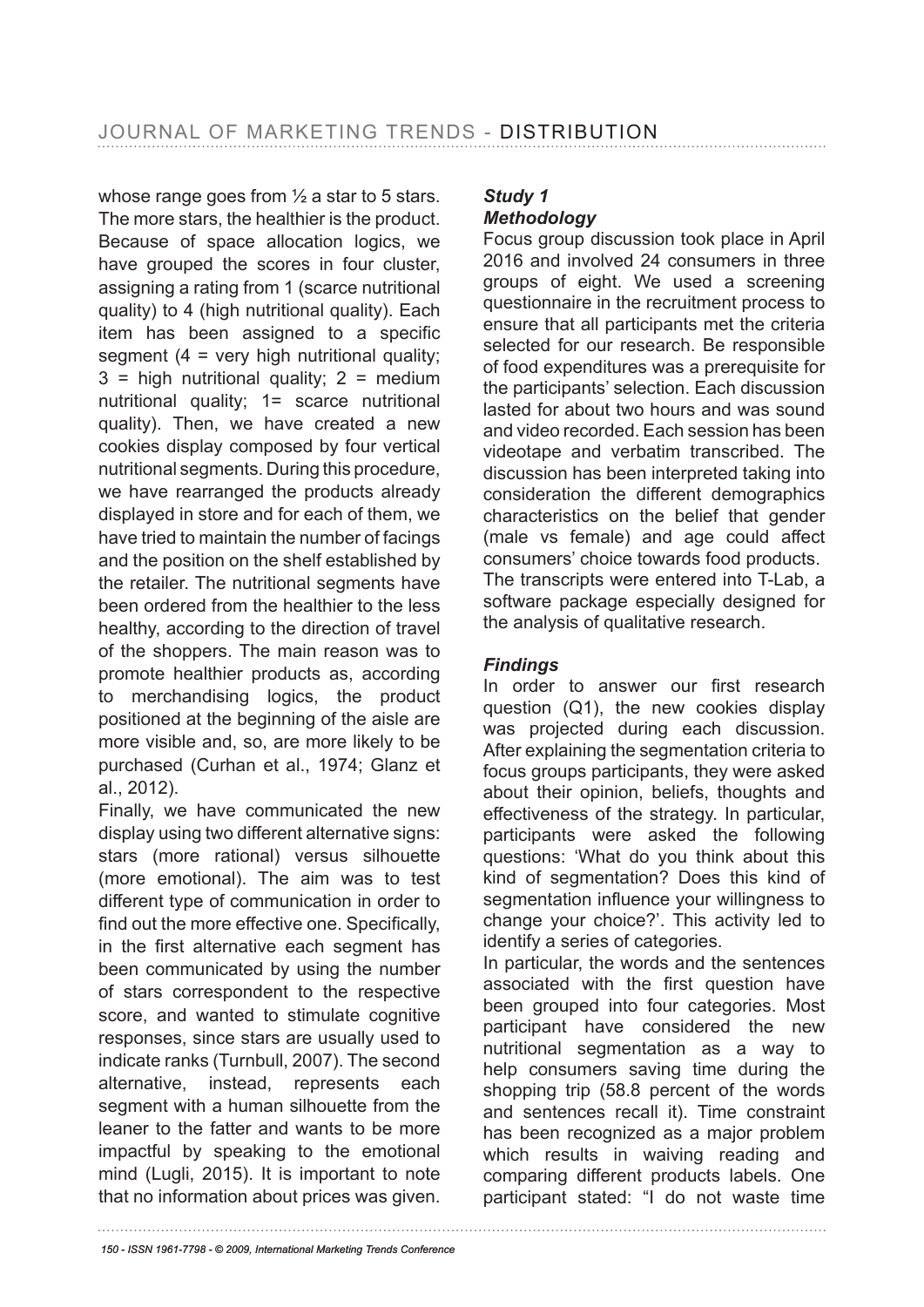reading fve different labels... this layout is more impactful". The 23.5 percent of the statements refer to the educational role of the communication, while the 11.8 percent consider the new segmentation useful only for individuals who are interesting in health issues. Finally, the 5.9 percent of the statements are associated with 'disorientation'. Some participants stated that the new arrangement isn't helpful, as it changes the traditional logic of products' aggregation, which they are used to find inside the store.

Regarding the new display's ability to infuence purchasing decisions (Q2), 30% of consumers stated that they are willing to change their choice towards healthier products. The remaining showed a limited willingness to change their choice, for different reasons. 40% of participants are less available to change habits because they are not heavy consumers of the category, thus they are less sensible towards its nutritional facts. During the focus group discussion, they said "I wouldn't change my choice, since I consume the category only occasionally. I will pay more attention if it is about category that I consume every day'. Some consumers (20% of participants) prefer to reduce the quantity consumed instead of changing their preferred brands or products. They said 'I don't want to change my choice but I would eat less amounts of cookies'. Finally, a small percentage of consumers (10% of participants) gives small importance to nutritional facts and said "I would not change my purchase. I don't care about the communication'.

By doing this classification, we have found that the responses have been affected by the gender and the age of the participants. Specifically, the group of people who is willing to change choices is entirely composed by women between forty and sixty, while participants who don't care about the communication are men between forty and sixty. Young people (20-40 years old) of both genders, are found among those who eat cookies only occasionally and don't want to change product but are willing to consumer fewer cookies.

# *Study 2*

### *Methodology*

The experiment was aimed to explore consumers' behavior in front of the new display, investigate consumer's willingness to change products, and the efficacy of the communication. Three stimuli were used during the experiment: the "traditional display" (i.e. the cookies display founded instore), the "stars display" (i.e. the nutritional display communicated with stars symbol) and the "silhouettes display" (i.e. the nutritional display communicated with silhouettes symbol).

A sample of 115 individuals has been recruited and divided into two groups, as the number of communication alternatives proposed. Members of the first group have been placed in front of the traditional display and asked to select one product in one minute. Then, they were asked to make the same choice in front of the stars display. To facilitate the comprehension of the new display, an information card was given to them before the choice. The same procedure has been followed for the second group, which has been exposed to the silhouette stimulus. In order to understand whether or not the shopper has changed the quality nutrition of his choice, we have assigned to each product chosen in front of the traditional display the correspondent score (from 1 to 4) and we have taken note of the rating of the product chosen on front of the new display.

It is important to notice that each display was projected in different places in order not to create confusion and affect the responses. Taking into consideration the results of the focus groups conducted before the experiment, we have tried to override the effect of age, gender, health attitude and frequency of purchase, which

*Journal of Marketing Trends - Volume 5 - N° 1 (Janvier 2018) - 151*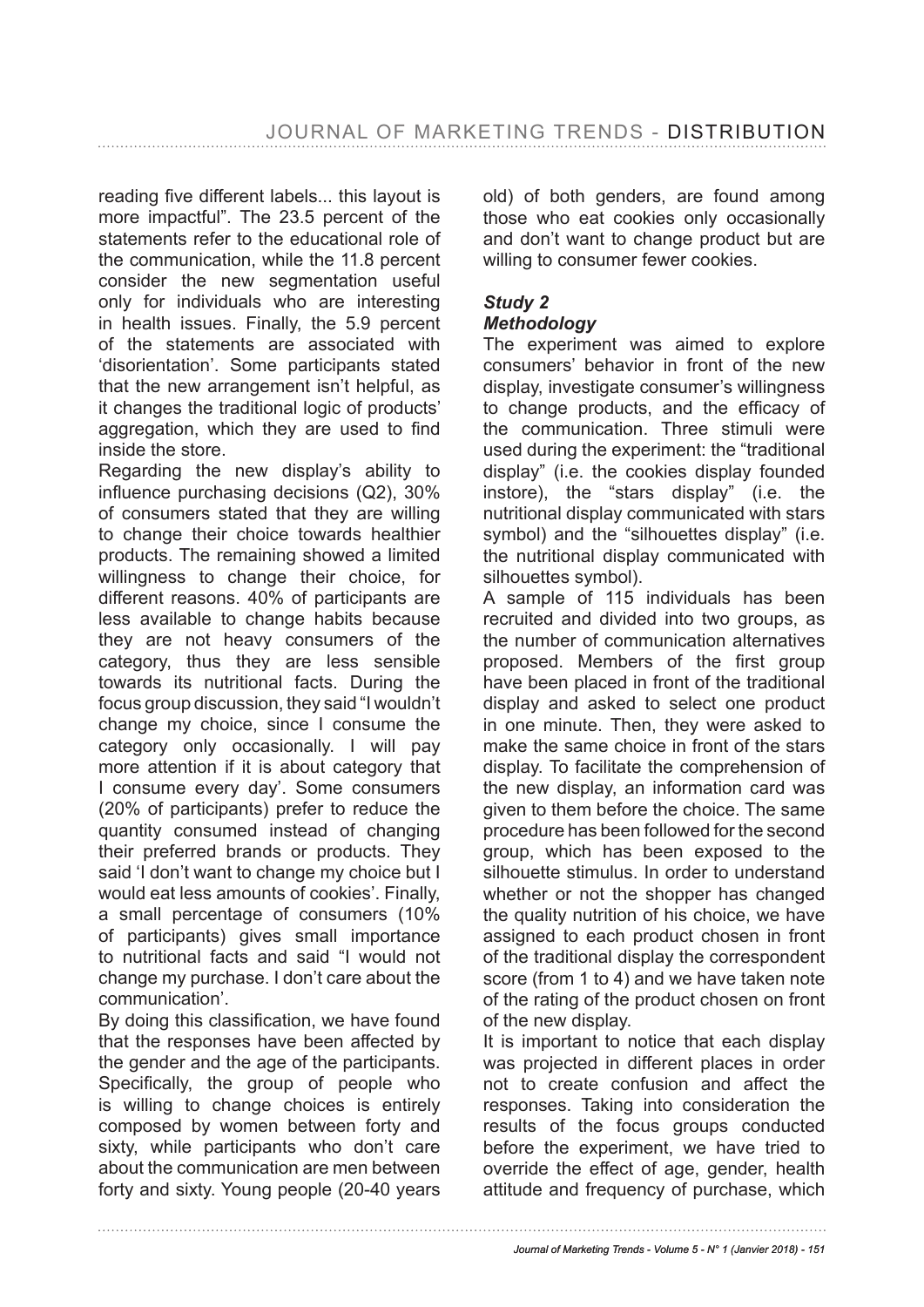# JOURNAL OF MARKETING TRENDS - DISTRIBUTION

have been found to affect shoppers' attitude towards the nutritional value segmentation. Specifcally, we have used a screening questionnaire in the recruitment process in order to be able to create two homogeneous groups. Each of them had the same proportion of male and female, the same proportion of people who buy cookies frequently and occasionally, the same proportion of consumers who are careful about health and the same average age. Additionally, the time given for the choice had the aim to conform the decision's conditions. Data were processed using SPSS statistical software. The analysis tool used was the contingency table that allowed us testing the association between phenomena if at least one of them is measured on a nominal or ordinal scale. The chi-square test had been used in order to test the null hypothesis of absence of associations between them, at a .05 signifcant level.

### *Findings*

In order to answer to the second question  $(Q2)$ , we have compared the score of the two products chosen for each participant. The aim was to understand if the new nutritional segmentation is able to lead consumers to make better choices, in terms of better nutritional quality.

The results (Table II) show that, overall, 33 percent of shoppers interviewed have changed the nutritional quality of the choice, while the 67 percent of the sample have not been affected by the new segmentation. Within this 67 percent of respondent who haven't changed their choice, there is a 28.7 percent of people whose first choice was a product with the highest nutritional quality score. So, only a 38.3 percent of consumers have decided not to improve the quality of the product chosen.

Table II also shows the intensity of purchase change for each communication stimulus. What Table II also shows the intensity of purchase change for each communication stimulus. What is important to notice is that none of the participants has decided to select a product with a is important to notice is that none of the participants has decided to select a product with a lower nutritional quality than the one of the product initially chosen. lower nutritional quality than the one of the product initially chosen.

|                    |                    |                | Nutritional quality - new display |                |                |                | Tot    |
|--------------------|--------------------|----------------|-----------------------------------|----------------|----------------|----------------|--------|
|                    |                    |                | $\overline{1}$                    | $\overline{2}$ | $\overline{3}$ | $\overline{4}$ |        |
| Tot                | <b>Nutritional</b> | $\mathbf{1}$   | 20,9%                             | 7,0%           | 2,6%           | 6,1%           | 36,5%  |
|                    | quality            | $\overline{2}$ |                                   | 15,7%          | 4,3%           | 5,2%           | 25,2%  |
|                    | traditional        | $\overline{3}$ |                                   |                | 1,7%           | 7,8%           | 9,6%   |
|                    | display            | $\overline{4}$ |                                   |                |                | 28,7%          | 28,7%  |
|                    | Tot                |                |                                   |                |                |                | 100,0% |
| <b>Stars</b>       | <b>Nutritional</b> | $\mathbf{1}$   | 10,2%                             | 11,8%          |                | 8,5%           | 30,5%  |
|                    | quality            | $\overline{2}$ |                                   | 15,3%          | 5,1%           | 3,4%           | 23,7%  |
|                    | traditional        | 3              |                                   |                | 1,7%           | 11,9%          | 13,6%  |
|                    | display            | $\overline{4}$ |                                   |                |                | 32,2%          | 32,2%  |
|                    | Tot                |                |                                   |                |                |                | 100,0% |
| <b>Silhouettes</b> | <b>Nutritional</b> | $\mathbf{1}$   | 32,1%                             | 1,8%           | 5,4%           | 3,6%           | 42,9%  |
|                    | quality            | $\overline{2}$ |                                   | 16,1%          | 3,6%           | 7,1%           | 26,7%  |
|                    | traditional        | $\overline{3}$ |                                   |                | 1,8%           | 3,6%           | 5,4%   |
|                    | display            | $\overline{4}$ |                                   |                |                | 25,0%          | 25,0%  |

Table II. Intensity of change of the purchase Table II. Intensity of change of the purchase

*152 - ISSN 1961-7798 - © 2009, International Marketing Trends Conference*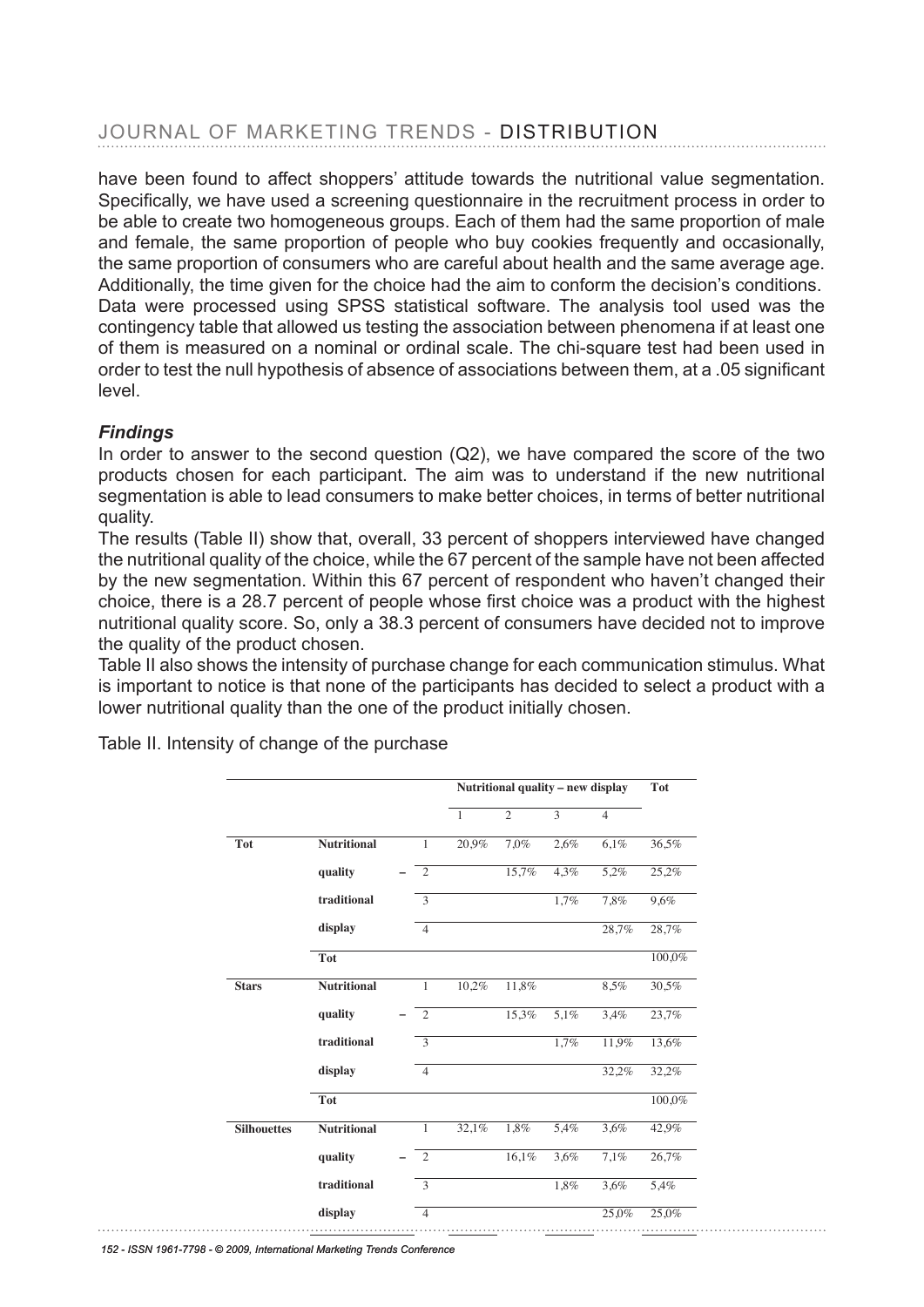## JOURNAL OF MARKETING TRENDS - DISTRIBUTION

In order to answer to the third question (Q3), we have considered the two groups separately. The aim is to understand which is the more effective way to communicate the nutritional value segmentation and which communication leads shoppers to healthier choices. Given that some people haven't changed their choices because they had already chosen a product with the highest nutritional score, we have decided to take into account only the respondents who had the possibility to improve their decisions. This means that we have considered only respondent whose frst choice was a product with 1, 2 or 3 nutritional quality score. The fnal respondent whose first choice was a product with 1, 2 or 3 nutritional quality score. The final sample is composed by 82 respondent. sample is composed by 82 respondent.

The statistical output (Table III) shows the presence of a signifcant association between "communication stimulus" and "nutritional quality change" at a significance level of .005 (Chi-square 5.859; p<.005; Phi -0.267; p<.005; V Cramer .267; p<.005).

Table III. Communication stimulus \* Nutritional quality change

|               |                    |                             | <b>Nutritional quality</b> |                 |                 |
|---------------|--------------------|-----------------------------|----------------------------|-----------------|-----------------|
|               |                    |                             | change                     |                 |                 |
|               |                    |                             | N <sub>o</sub>             |                 |                 |
|               |                    |                             | change                     | <b>Change</b>   | <b>Tot</b>      |
| Communication | <b>Stars</b>       | Number                      | $\overline{16}$            | 24              | 40              |
| stimulus      |                    | communication<br>$%$ of     |                            |                 |                 |
|               |                    | stimulus                    | 40,0%                      | 60,0%           | 100,0%          |
|               |                    | Std. resid.                 | $-1,2$                     | 1,3             |                 |
|               | <b>Silhouettes</b> | Number                      | 28                         | 14              | 42              |
|               |                    | communication<br>of<br>$\%$ | 66,7%                      | 33,3%           | 100,0%          |
|               |                    |                             |                            |                 |                 |
|               |                    | stimulus                    |                            |                 |                 |
|               |                    | Std. resid.                 | 1,2                        | $-1,2$          |                 |
| <b>Tot</b>    |                    | Number                      | 44                         | $\overline{38}$ | $\overline{82}$ |
|               |                    | % of communication          |                            |                 |                 |
|               |                    | stimulus                    | 53,7%                      | 46,3%           | 100,0%          |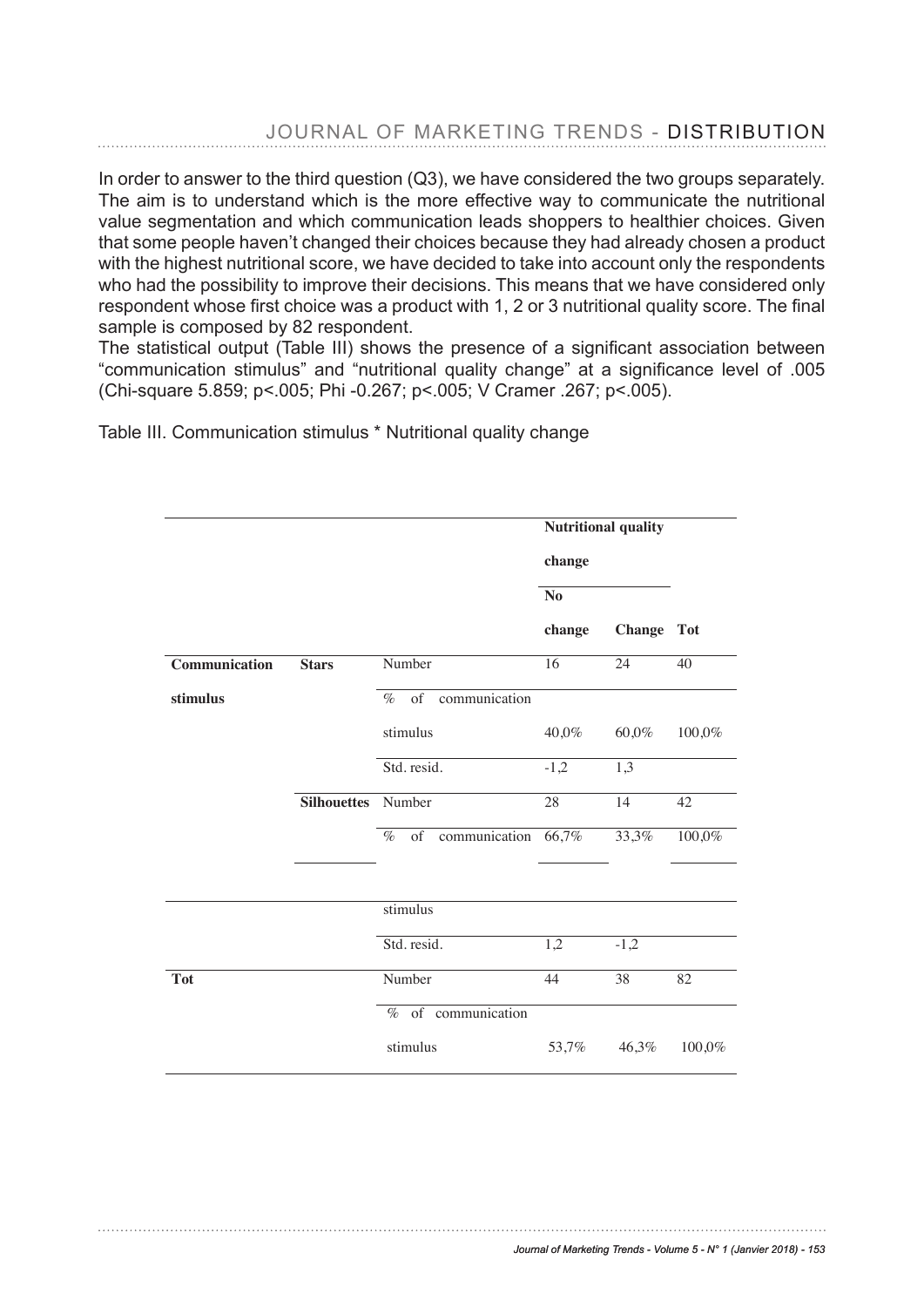In particular, the results show that shoppers who have seen the stars display are more willing to improve the quality of their choice (60 percent) than shoppers who have been exposed to the silhouettes stimulus (33.3 percent).

### *General Discussion*

Our research aimed to find new ways to help consumers choosing healthier product among packaged food inside grocery stores. Specifically, we have proposed a new display which segments the products based on nutritional values in order to make shoppers' decisions easier during the shopping trip and encourage them toward the purchasing and the consumption of good food. Therefore, we have tested two different communication alternatives in order to find out the more effective one. Our fndings bring out important considerations on the effectiveness of in-store marketing levers, managed by retailers with the aim to stimulate healthy purchases at the point of sale.

Firstly, the research highlight that the new marketing strategy is appreciated by the majority of the individuals interviewed. In particular, the new display is considered useful as it helps consumers saving time when choosing the products and as it plays an informative role. However, the usefulness is associated with the interest in healthy issue. According to some participant people who are not interested in adopting a healthy diet, are not infuenced by the nutritional segmentation and consider the display confusing.

Secondly, the research has found that gender, age, health interest and frequency of consumption infuence the willingness to change purchases. In particular, women are found to be more inclined to change their habits and experimenting healthier products, while men are less prone to change their choices and prefer taste instead of health. In addition, young people try to find a compromise by eating less amount of their favorite product if this

has low nutritional quality. While age, sex and habits have been widely discussed in the literature (Ajzen, 1991; Rodin, 1986; Umberson, 1992; Tepper et al. 1997; Wardle et al., 2004), the frequency has never been taken into account but it has been found to be a crucial element. By considering the frequency of purchase, retailers could improve the effectiveness of their strategies, since individuals have stated to be more careful about products consumed every day.

Finally, is has been found that stars are more effective than silhouettes in changing consumers habits. This means that, in this case, a rational communication is better able to infuence purchasing decisions instead of a more emotional one. The limited effectiveness of the silhouettes could be explained by the fact that they are associated primarily to physical conditions and not to health in its broadest definition. Another possible reason come from the fact that consumers are used to face with 'stars' since they are a common way to rank objects and performances while silhouettes are newer and never used before.

#### *Conclusions, limitations and future research*

Our work is a first attempt to support retailers in promoting healthier choices by managing instore marketing levers - space management and display communication – in an innovative manner. Our findings could suggest retailers new approaches in the management of the categories based on criteria of segmentation (nutritional facts) which seem to better answer to consumers' needs. In particular, this research suggests that gender, age, health interest, frequency of consumption and way of communication are important variables that must be taken into account by retailers before the implementation of a strategy.

Our research, however, has some limitations. First of all, some limits are associated with the methodologies used.

*<sup>154 -</sup> ISSN 1961-7798 - © 2009, International Marketing Trends Conference*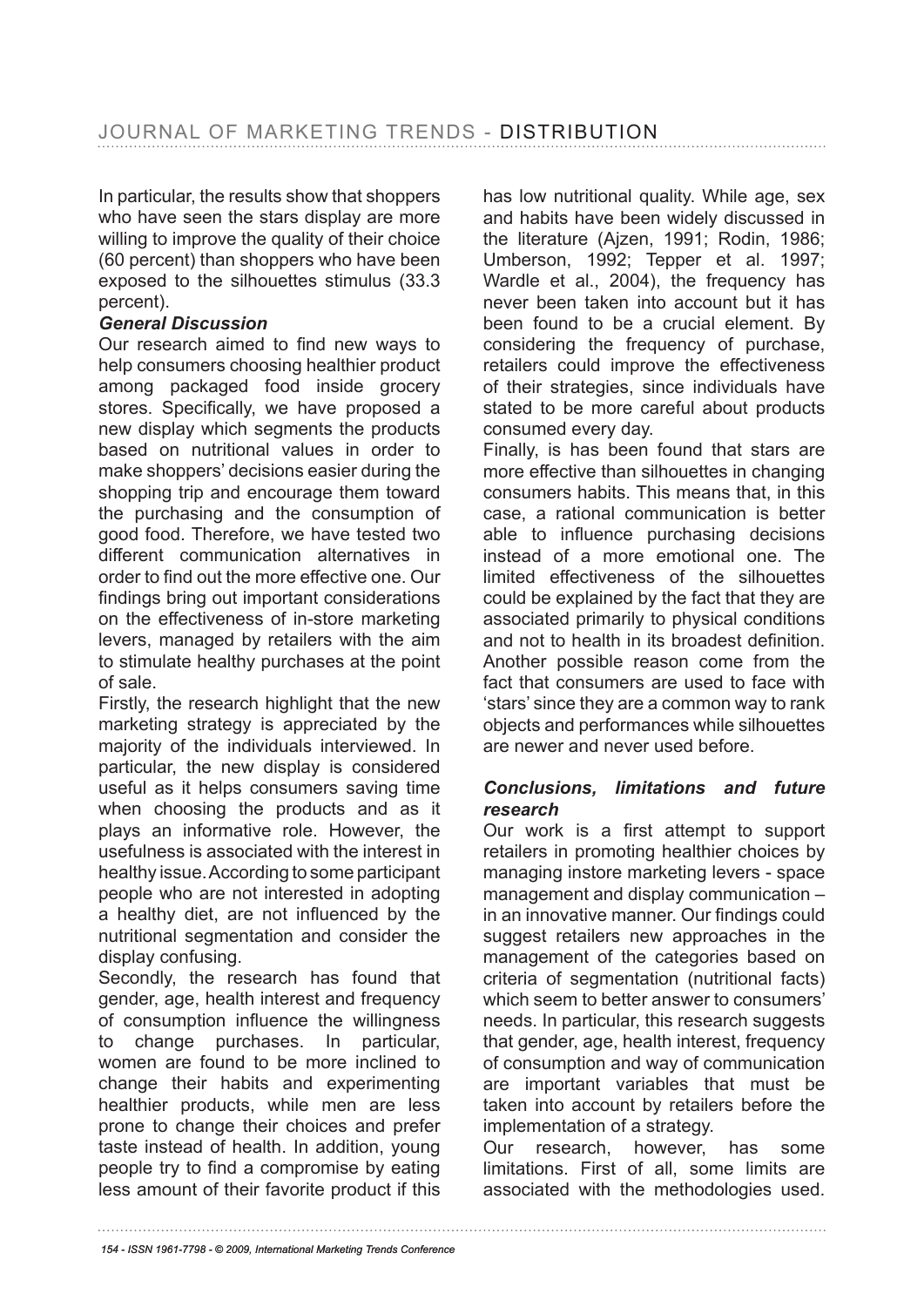On one hand, limitations of focus groups include the tendency for certain types of socially acceptable opinion to emerge, and for certain types of participant to dominate the research process (Smithson, 2000). On the other hand, the experiment has limitations connected with the fact that it is a simulation and is far from the reality, since external variables are controlled and their effects restrained.

We haven't, in fact, considered the price variable in order to isolate the effectiveness of the segmentation and the communication. Price is found to be one the main obstacles in adopting and maintaining healthy eating behaviors, since the price of healthy products are higher than the price of unhealthy ones (Pollard et al., 2002; Glanz et al., 2004; Sallis et al., 2008, Mhurchu et al., 2010).

Future researches could consider the price variable in order to provide a complete framework of the choice. Finally, it would be useful to implement the strategy proposed inside the store. This could give important information about shoppers' behaviors in a real situation and could allow us to have data about the sellout.

### *References*

Achabal, D. D., McIntyre, S. H., Bell, C. H., & Tucker, N. (1987). The effect of nutrition POP signs on consumer attitudes and behavior. Journal of Retailing.

Ajzen, I. (1991). The Theory of Planned Behavior. Organizational Behavior and Human Decision.

Ajzen, I., & Timko, C. (1986). Correspondence between health attitudes and behavior. Basic and Applied Social Psychology, 7(4), 259-276.

Ammerman, A., Lindquist, C., Lohr, K., & Hersey, J. (2002). The efficacy of behavioral interventions to modify dietary fat and fruit and vegetables intake: a review of the evidence. Preventive Medicine, 25-41.

Anderson, E. S., Winett, R. A., & Wojcik, J. R. (2000). Social-cognitive determinants of nutrition behavior among supermarket food shoppers: A structural equation analysis. Health Psychology, 19(5), 479.

Baumeister, R. F. (2002). Yielding to temptation: Self-control failure, impulsive purchasing, and consumer behavior. Journal of consumer Research, 28(4), 670- 676.

Beatty, S. E., & Ferrell, M. E. (1998). Impulse buying: Modeling its precursors. Journal of retailing, 74(2), 169-191. http://dx.doi. org/10.1016/s0022-4359(99)80092-x

Bell. D., Corsten. D., Knox, D. (2011), "From Point of Purchase to Path to Purchase: How Preshopping Factors Drive Unplanned Buying", Journal of Marketing, 75(1), 31-45, DOI: 10.1509/jmkg.75.1.31

Bogers, R. P., Brug, J., van Assema, P., & Dagnelie, P. C. (2004). Explaining fruit and vegetable consumption: the theory of planned behavior and misconception of personal intake levels. Appetite, 42(2), 157-166.

Borgmeier, I., & Westenhoefer, J. (2009). Impact of different food label formats on healthiness evaluation and food choice of consumers: a randomized-controlled study. BMC public health, 9(1), 1.

Bucklin, R. E., & Lattin, J. M. (1991). A twostate model of purchase incidence and brand choice. Marketing Science, 10(1), 24- 39. http://dx.doi.org/10.1287/mksc.10.1.24 Cawley, J., Sweeney, M. J., Sobal, J., Just, D. R., Kaiser, H. M., Schulze, W. D., ... & Wansink, B. (2015). The impact of a supermarket nutrition rating system on purchases of nutritious and less nutritious foods. Public health nutrition, 18(01), 8-14. Cohen, D. A., Scribner, R. A., & Farley, T. A. (2000). A structural model of health behavior: a pragmatic approach to explain and infuence health behaviors at the population level. Preventive medicine, 30(2), 146-154.

Cohen, D. A., & Lesser, L. I. (2016). Obesity prevention at the point of purchase. Obesity Reviews.

Curhan, R. C. (1974). The effects of

*Journal of Marketing Trends - Volume 5 - N° 1 (Janvier 2018) - 155*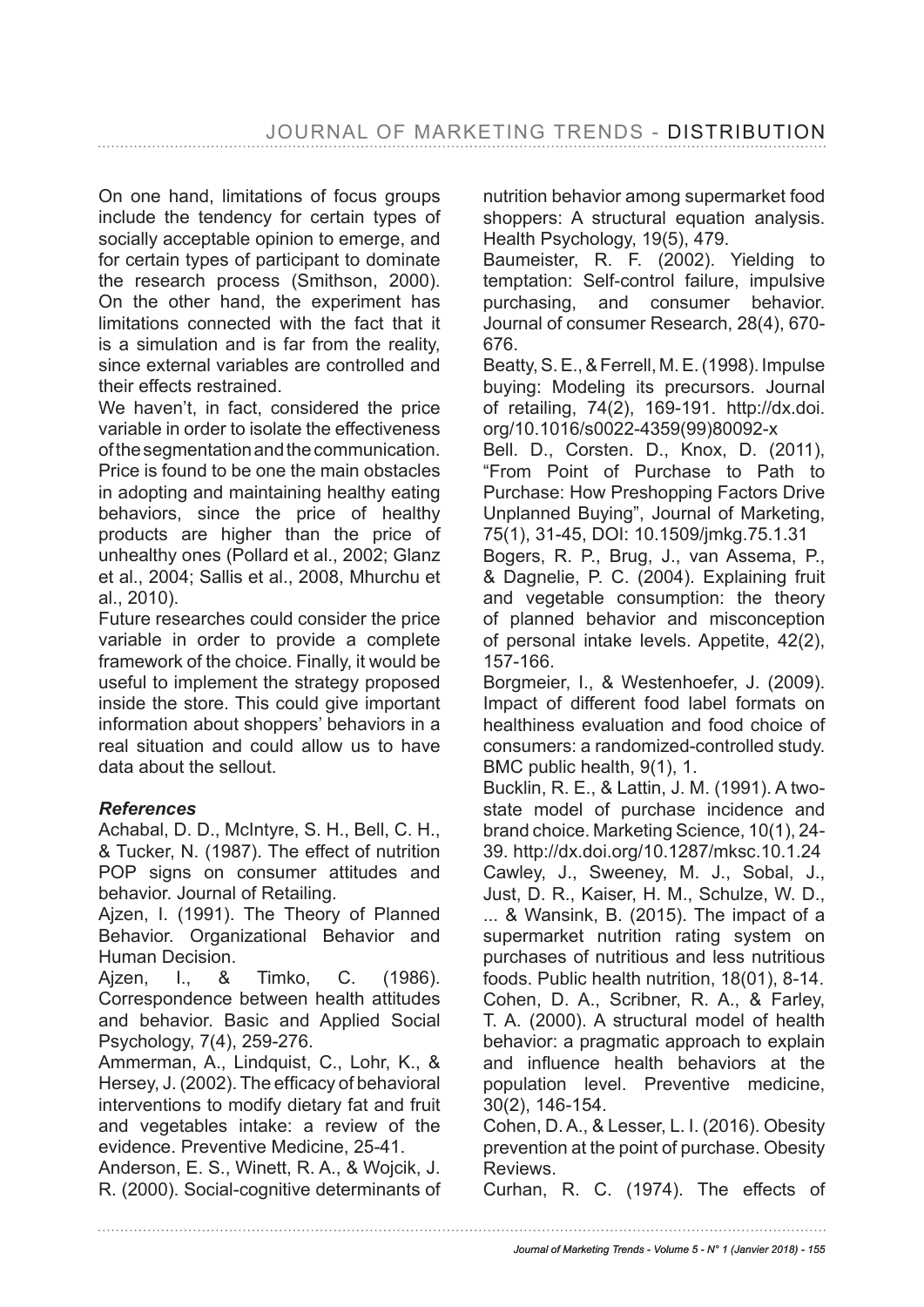merchandising and temporary promotional activities on the sales of fresh fruits and vegetables in supermarkets. Journal of Marketing Research, 286-294.

Doll, R., & Peto, R. (1981). The causes of cancer: quantitative estimates of avoidable risks of cancer in the United States today. Journal of the National Cancer Institute, 66(6), 1192-1308.

Donovan, R., Rossiter, J., Marcoolyn, G., & Nesdale, A. (1994). Store Atmosphere and Purchasing Behavior. Journal of Retailing, 70(3), 283-294. http://dx.doi. org/10.1016/0022-4359(94)90037-x

de Ridder, D. T., Lensvelt-Mulders, G., Finkenauer, C., Stok, F. M., & Baumeister, R. F. (2012). Taking stock of self-control a meta-analysis of how trait self-control relates to a wide range of behaviors. Personality and Social Psychology Review, 16(1), 76-99.

Farley, T. A., Rice, J., Bodor, J. N., Cohen, D. A., Bluthenthal, R. N., & Rose, D. (2009). Measuring the food environment: shelf space of fruits, vegetables, and snack foods in stores. Journal of Urban Health, 86(5), 672-682.

Foster, G. D., Karpyn, A., Wojtanowski, A. C., Davis, E., Weiss, S., Brensinger, C., ... & Leuchten, D. (2014). Placement and promotion strategies to increase sales of healthier products in supermarkets in lowincome, ethnically diverse neighborhoods: a randomized controlled trial. The American journal of clinical nutrition, 99(6), 1359- 1368.

Glanz, K., & Yaroch, A. L. (2004). Strategies for increasing fruit and vegetable intake in grocery stores and communities: policy, pricing, and environmental change. Preventive Medicine, 39, 75-80.

Glanz, K., Bader, M. D., & Iyer, S. (2012). Retail grocery store marketing strategies and obesity: an integrative review. American journal of preventive medicine, 42(5), 503- 512.

Godin, G., & Kok, G. (1996). The theory of planned behavior: a review of its applications to health-related behaviors. American journal of health promotion, 11(2), 87-98.

Hagger, M. S., Wood, C., Stiff, C., & Chatzisarantis, N. L. (2010). Ego depletion and the strength model of self-control: a meta-analysis. Psychological bulletin, 136(4), 495.

Hirschman, E. C., & Holbrook, M. B. (1982). Hedonic consumption: emerging concepts, methods and propositions. The Journal of Marketing, 92-101. http://dx.doi. org/10.2307/1251707

Hofmann, W., Friese, M., & Wiers, R. W. (2008). Impulsive versus reflective infuences on health behavior: A theoretical framework and empirical review. Health Psychology Review, 2(2), 111-137.

Inman, J.J., Winer, R.S. and Ferraro, R. (2009), "The Interplay Among Category Characteristics, Customer Characteristics, and Customer Activities on In-Store Decision Making", Journal of Marketing, 73(5), 19-29, DOI: 10.1509/jmkg.73.5.19

Kelly, B., Hughes, C., Chapman, K., Louie, J. C. Y., Dixon, H., Crawford, J., ... & Slevin, T. (2009). Consumer testing of the acceptability and effectiveness of front-of-pack food labelling systems for the Australian grocery market. Health promotion international, 24(2), 120-129.

Kristal, A. R., Goldenhar, L., Muldoon, J., & Morton, R. F. (1997). Evaluation of a supermarket intervention to increase consumption of fruits and vegetables. American Journal of Health Promotion, 11(6), 422-425.

Levy, A. S., Mathews, O., Stephenson, M., Tenney, J. E., & Schucker, R. E. (1985). The impact of a nutrition information program on food purchases. Journal of Public Policy & Marketing, 1-13.

Louis, W., Chan, M., & Greenbaum, S. (2009). Stress and the Theory of Planned Behavior: understanding healthy and unhealthy eating intentions. Journal of Applied Social Psychology, 472-493.

Lugli, G. (2015). Cibo, salute e business. Egea.

Mhurchu, C. N., Blakely, T., Jiang, Y., Eyles, H. C., & Rodgers, A. (2010). Effects of price

*156 - ISSN 1961-7798 - © 2009, International Marketing Trends Conference*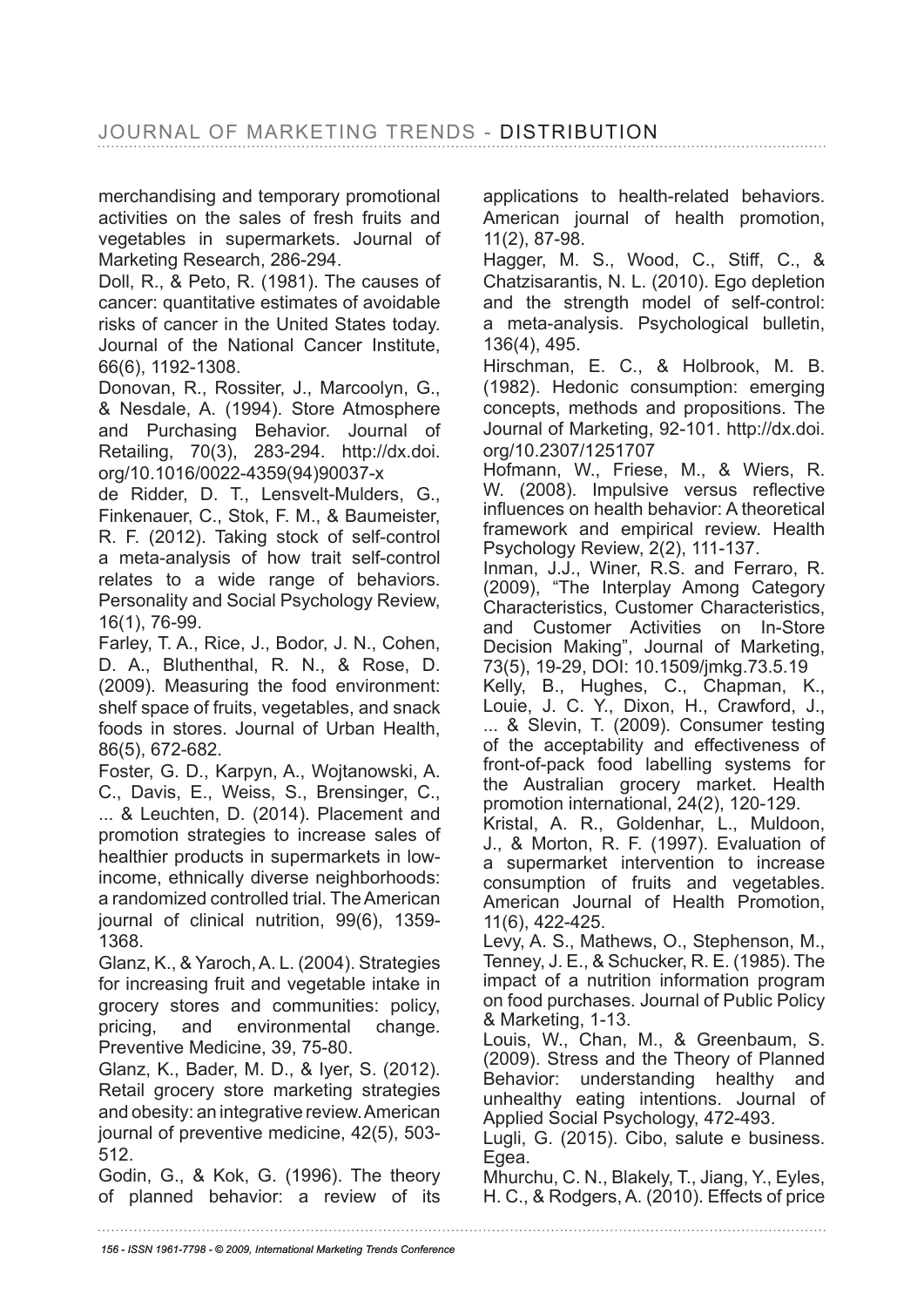discounts and tailored nutrition education on supermarket purchases: a randomized controlled trial. The American journal of clinical nutrition, 91(3), 736-747.

Mohan G., Sivakumaran B., & Sharma P. (2013). Impact of store environment on impulse buying behavior. European Journal of Marketing, 47(10), 1711-1732. http:// dx.doi.org/10.1108/ejm-03-2011-0110

Muller, T. E. (1984). The use of nutritive composition data at the point of purchase. Journal of Nutrition Education, 16(3), 137- 141.

Noar, S., Chabot, M., & Zimmerman, R. (2007). Applying health behavior theory to multiple behavior change: considerations and approaches. Preventive Medicine, 275-280.

Paul, J., & Rana, J. (2012). Consumer behavior and purchase intention for<br>organic food. Journal of consumer Journal of consumer Marketing, 29(6), 412-422.

Payne, C. R., & Niculescu, M. (2012). Social meaning in supermarkets as a direct route to improve parents' fruit and vegetable purchases. Agricultural and Resource Economics Review, 41(1), 124. Pollard, J., Kirk, S. L., & Cade, J. E. (2002). Factors affecting food choice in relation to fruit and vegetable intake: a review. Nutrition research reviews, 15(02), 373- 387.

Povey, R., Conner, M., Sparks, P., James, R., & Shepherd, R. (1998). Interpretations of healthy and unhealthy eating, and implications for dietary change. Health Education Research, 13(2), 171-183.

Povey, R., Conner, M., Sparks, P., James, R., & Shepherd, R. (2000). The theory of planned behavior and healthy eating: Examining additive and moderating effects of social infuence variables. Psychology & Health, 14(6), 991-1006.

Rodin, J. (1986). Aging and health: Effects of the sense of control. Science, 233(4770), 1271-1276.

Rodgers, A. B., Kessler, L. G., Portnoy, B., Potosky, A. L., Patterson, B., Tenney, J., ... & Mathews, O. (1994). " Eat for Health": a supermarket intervention for nutrition and cancer risk reduction. American Journal of Public Health, 84(1), 72-76.

Sallis, J. F., Owen, N., & Fisher, E. B. (2008). Ecological models of health behavior. Health behavior and health education: Theory, research, and practice,4, 465-486.

Salmon, S. J., Fennis, B. M., de Ridder, D. T., Adriaanse, M. A., & De Vet, E. (2014). Health on impulse: when low self-control promotes healthy food choices. Health Psychology, 33(2), 103.

Seymour, J. D., Yaroch, A. L., Serdula, M., Blanck, H. M., & Khan, L. K. (2004). Impact of nutrition environmental interventions on point-of-purchase behavior in adults: a review. Preventive Medicine, 39, 108-136.

Shankar, R., & Muruganantham, G. (2013). A Review of Impulse Buying Behavior. International Journal of Marketing Studies, 5(3), 149-159. http://dx.doi.org/10.5539/ ijms.v5n3p149

Smithson, J. (2000). Using and analyzing focus groups: limitations and possibilities. International journal of social research methodology, 3(2), 103-119.

Schucker, R. E., Levy, A. S., Tenney, J. E., & Mathews, O. (1992). Nutrition shelflabeling and consumer purchase behavior. Journal of Nutrition Education, 24(2), 75- 81.

Schwarzer, R. (2008). Modeling health behavior change: How to predict and modify the adoption and maintenance of health behaviors. Applied Psychology, 57(1), 1-29.

Song, H. J., Gittelsohn, J., Kim, M., Suratkar, S., Sharma, S., & Anliker, J. (2009). A corner store intervention in a low-income urban community is associated with increased availability and sales of some healthy foods. Public health nutrition, 12(11), 2060-2067.

Soriano, E., & Dozier, D. M. (1978). Selling nutrition and heart-healthy diet behavior at the point-of-purchase. Journal of Applied Nutrition.

*Journal of Marketing Trends - Volume 5 - N° 1 (Janvier 2018) - 157*